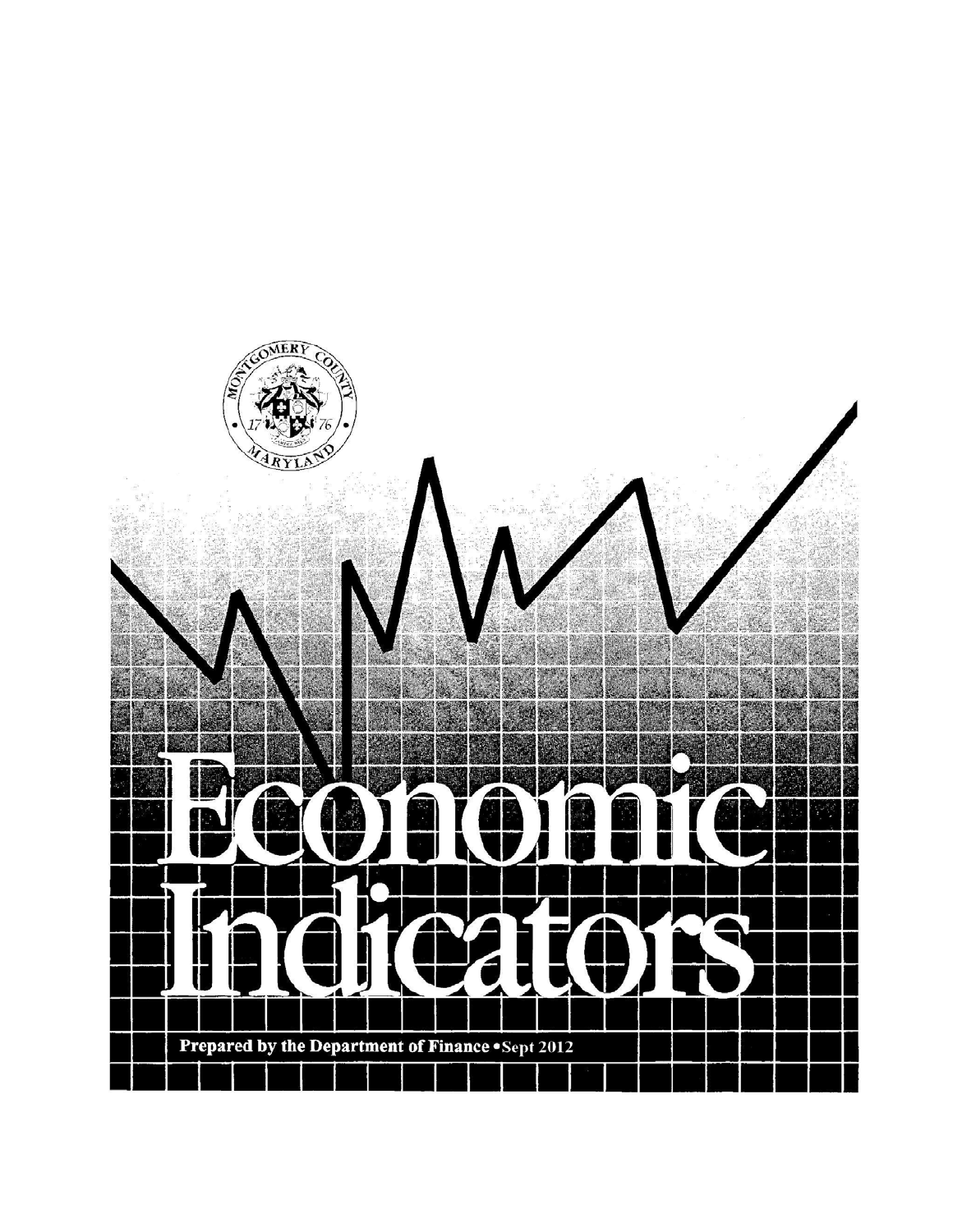*The purpose of this report is to keep policy makers apprised of changes in the national and local economies that the Montgomery County Department of Finance believes may impact current and/or future revenues and expenditures.*

*This report is also available through the Internet on the Montgomery County Web Page: http://www.montgomerycountymd.gov*

*For questions regarding this report, please contact:*

*David Platt Chief Economist Montgomery County Department of Finance 255 Rockville Pike, Suite L-15 Rockville, Maryland 20850*

*Phone:(240) 777-8866 Fax: (240) 777-8954 Email: David.Platt@montgomerycountymd.gov*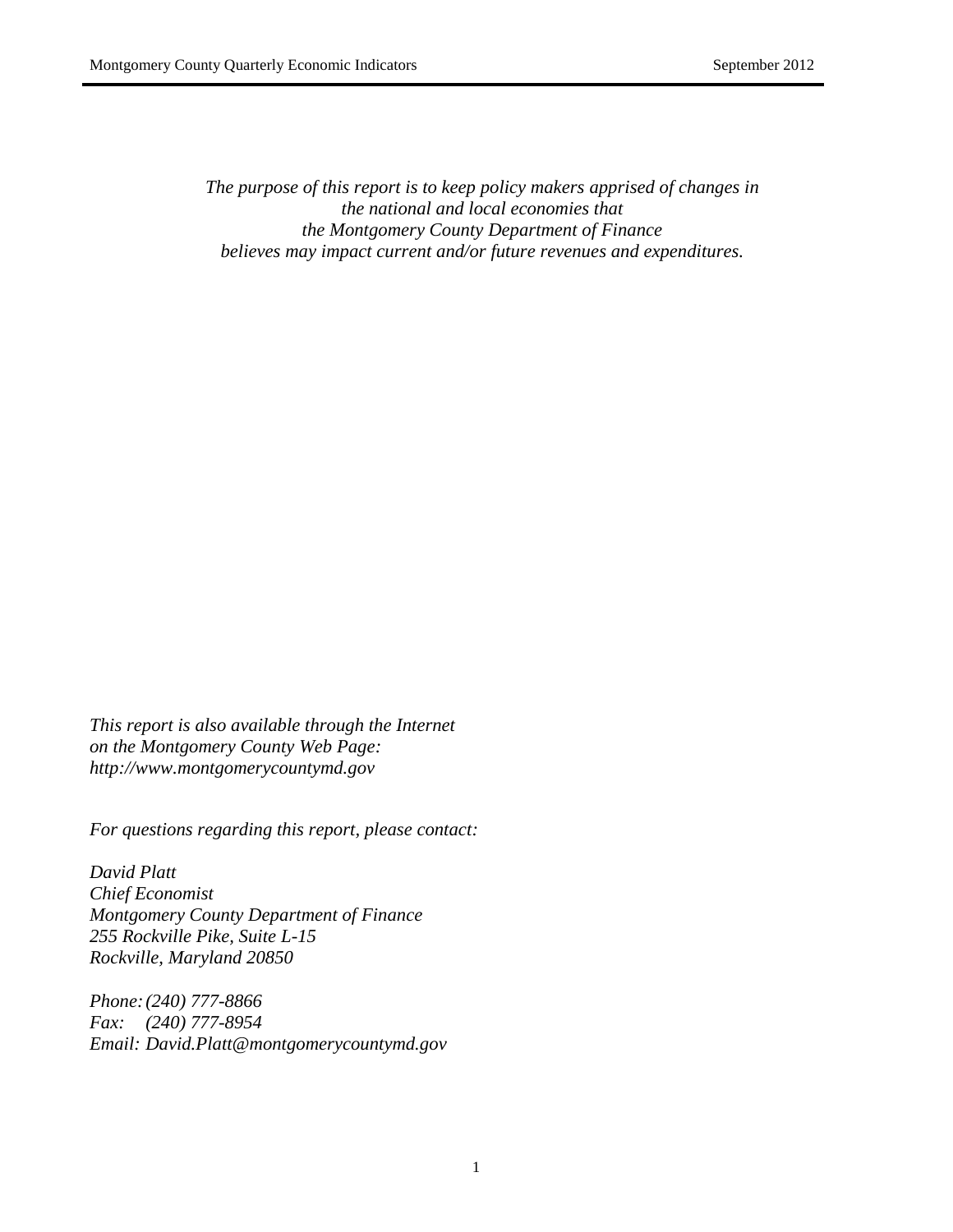#### **NATIONAL ECONOMY**

According to the revised estimate from the Bureau of Economic Analysis (BEA), U.S. Department of Commerce, gross domestic product (GDP) increased at a 1.7 percent seasonally adjusted annual rate during the second quarter. That increase follows eleven consecutive quarters of growth since the end of the recession in June 2009. Based on the August *WSJ* survey (August  $3 - 6$ ), economists surveyed expect economic growth to increase 1.8 percent, on average, during the third quarter of this year (July to September) – down from the July forecast of 2.1 percent – and increase another 2.1 percent for the fourth quarter – down from the July forecast of 2.3 percent.



Following its meeting on August 1st, the Federal Open Market Committee (Committee - FOMC) of the Federal Reserve stated in its press release that economic activity "decelerated somewhat over the first half of this year. The Committee expects economic growth to remain moderate over coming quarters and then to pick up very gradually." Factors that contributed to the slowdown during the first half of this year were growth in employment that was slow in recent months (prior to the August labor report), and the unemployment rate remained elevated. Household spending rose at a somewhat slower pace than earlier in the year and the housing sector remained depressed.

Data released by BEA for the second quarter showed that the modest increase in real GDP was attributed to an increase in personal consumption expenditures ( $\uparrow$ 1.7%), exports ( $\uparrow$ 6.0%), non-residential fixed investment (↑4.2%) due to purchases of equipment and software (↑4.7%), and residential fixed investment (↑8.9%). Purchases of durable goods did not change during the second quarter compared to an increase of 11.5 percent in the first quarter and spending on services increased 2.4 percent.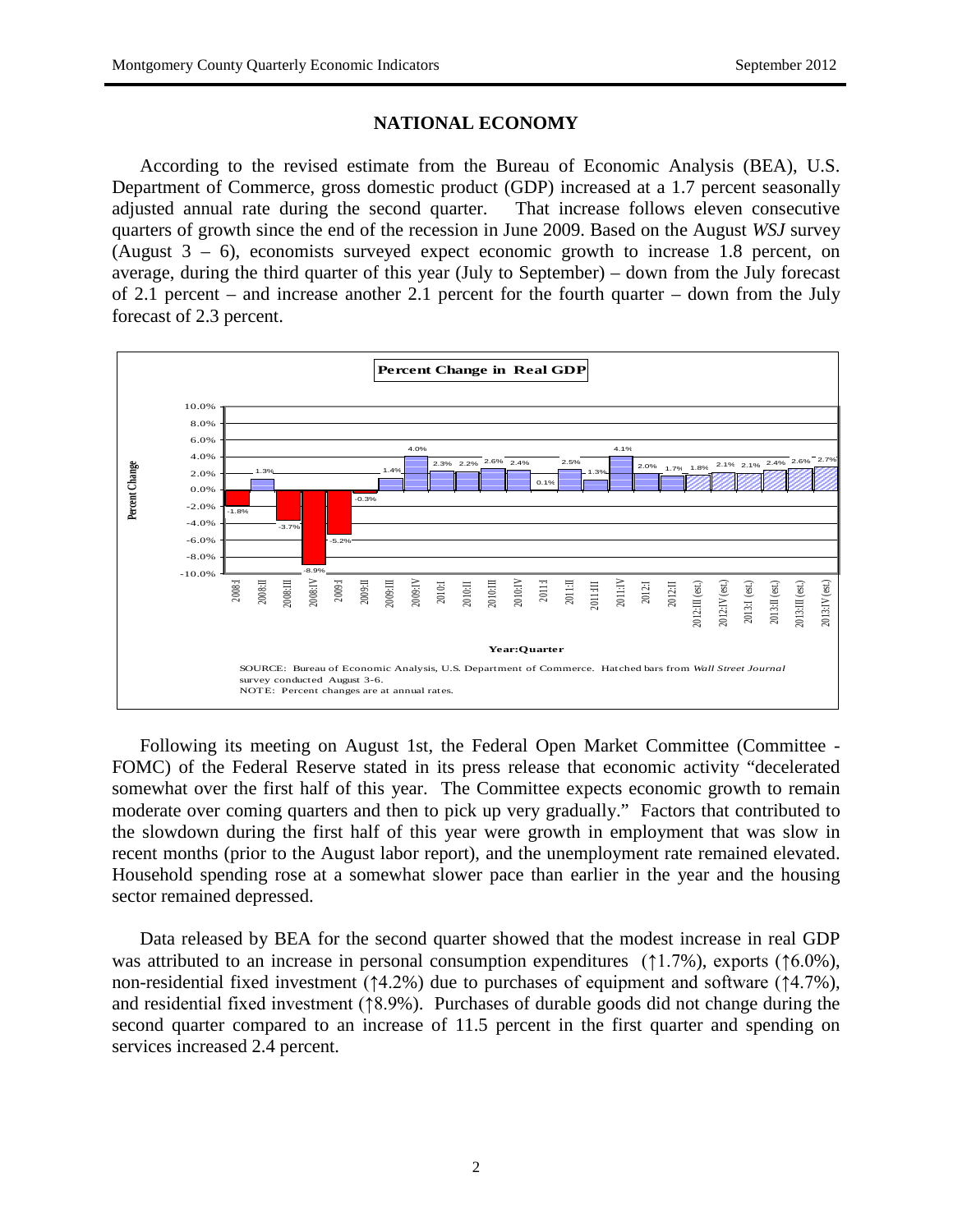Real final sales of domestic product, which measures aggregate demand and is GDP less the change in real private inventories, increased 2.0 percent during the second quarter compared 2.4 percent during the first quarter. Real final sales are a good measure of future production. If the growth rate in real final sales exceeds the growth rate for GDP over an extended period of time, it indicates strong demand and an expansion of the national economy. However, during the second quarter ending in June, the percent change in real final sales of domestic product was lower than the percent change in real GDP. Therefore, based on this relationship, the economy may not experience strong demand in the near term. In fact, the FOMC stated in its press release that "the Committee expects economic growth to remain moderate over coming quarters."

According to economic analysts, business spending usually increases before consumer spending as the economy expands. Spending on equipment and software increased at a seasonally adjusted annual rate of 4.7 percent during the second quarter. During the first half of this year, business spending increased 5.1 percent at a seasonally adjusted annual rate. Consumer spending as measured by personal consumption expenditures (PCE) increased by 1.7 percent at a seasonally adjusted annual rate during the second quarter and 2.1 percent during the first half of this year. That difference suggests that business spending rather than consumer spending was the economic driver during the first half of this year.

The quarterly increase in residential construction (↑8.9%) was the fifth consecutive quarterly increase. While residential construction improved since April of last year, the real private residential investment at \$359.7 billion during the second quarter was 54 percent below the peak of \$783.5 billion during the fourth quarter of 2005 – the peak of the national housing boom.

The inventory of new homes for sale declined from a peak of 11.4 months during the fourth quarter of 2008 to 4.8 months during the second quarter of this year. For the past seven quarters, inventory of new homes for sale declined from 8.4 months during the third quarter of 2010 to the current ratio of 4.8 months – a decline of 42.9 percent.

Sales of existing homes increased 2.3 percent from June to July and increased 10.4 percent over July of last year. However, home prices for existing homes decreased in July over June for the first time since January. Median prices decreased 0.8 percent and average prices decreased 0.9 percent over June. The inventory-to-sales ratio for new homes for sale was 6.4 in July and has remained relatively constant since December 2011 averaging 6.3 months.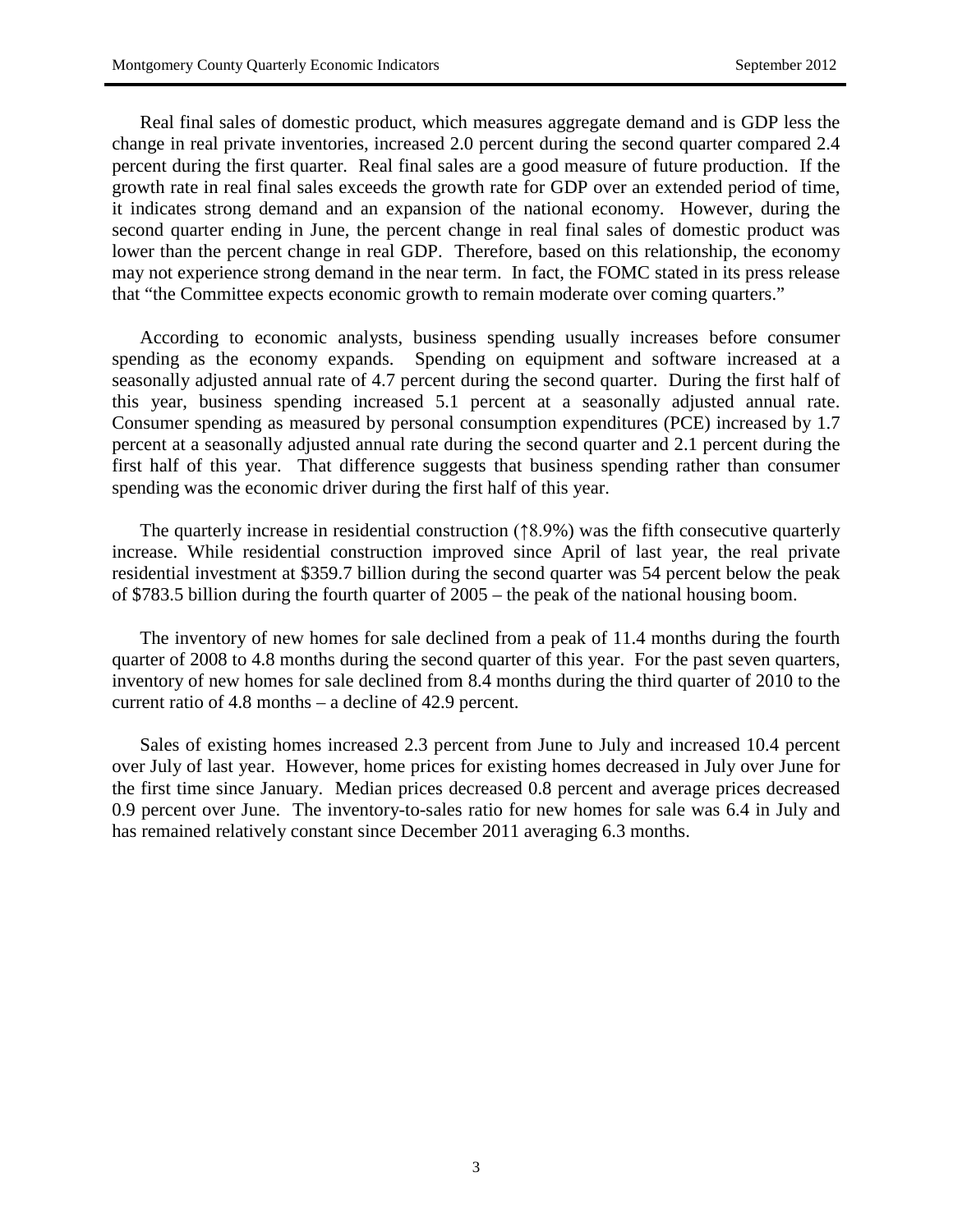

Because of the weak economic outlook and volatility in the stock market attributed mainly to events in the eurozone and the slowdown in the Chinese economy, the FOMC kept the target range for the federal funds at 0 to 1/4 percent at its July-August meeting. According to the minutes from that meeting, "the Committee expects to maintain a highly accommodative stance for monetary policy. In particular, the Committee "... anticipates that economic conditions – including low rates of resource utilization and a subdued outlook for inflation over the medium run – are likely to warrant exceptionally low levels for the federal funds rate at least through late 2014." The futures market for 30-day federal funds anticipates that the effective federal funds rates will remain at its current level through August 2013. The minutes also stated that "many members judged that additional monetary accommodation would likely be warranted fairly soon unless incoming information pointed to a substantial and sustainable strengthening in the pace of the economic recovery."

The stock market experienced significant volatility during the first three weeks of August. Four market indicators – Dow Jones Industrial Average (DJIA), Standard & Poor's 500 Index (S&P 500), NASDAQ, and the Russell 2000 index – all experienced modest gains through August 24. Because of these gains, the stock market has increased for the year to date – DJIA (↑7.7%), S&P 500 (↑12.2%), NASDAQ (↑17.8%), and the Russell 2000 (↑9.2%). While the S&P 500 index increased nearly 11 percent from June 1 to August 17, that increase, which was based on comments from both the European Central Bank (ECB) and the U.S. Federal Reserve, may not be sustainable and further gains might be limited because the "market has already priced in central bank action" (*Financial Times, August 25/26).* The *Financial Times* also asserts that actions by the ECB and eurozone politicians will determine whether equities continue to rally further.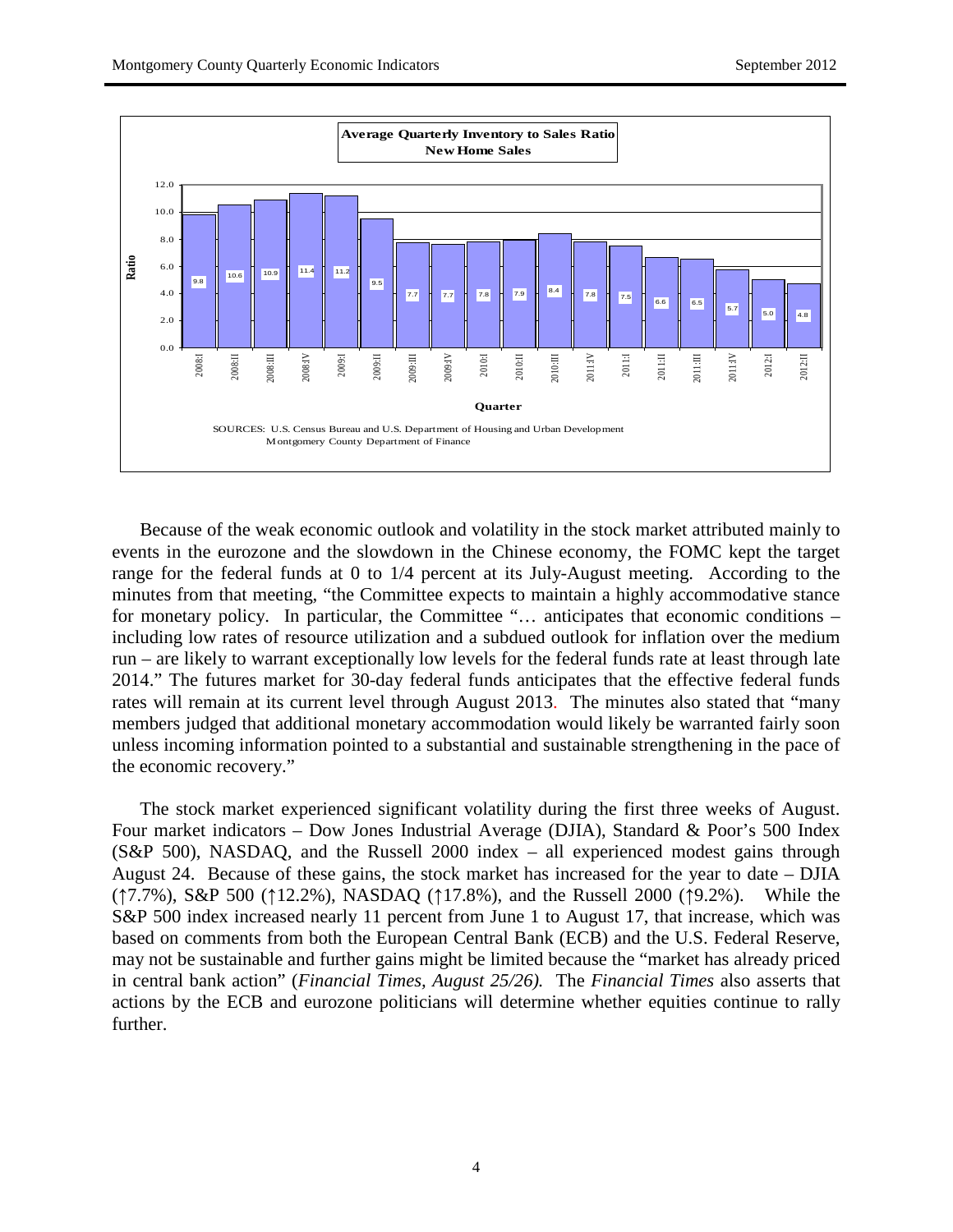

The volatility in the stock market is reflected in the Chicago Board of Options Exchange's Market Volatility Index (VIX) known as the "fear index." The index is one measure of the market's expectation of stock volatility. On August 24, the index closed at 15.18 and well below the peak close after the Lehman Brothers bankruptcy – an intraday high of 89.53 on October 24, 2008 and one of the lowest levels this calendar year.

The question is whether the rally in the equity market since June has led to lower risk as measured by the VIX or has the lower VIX led to a rally in the equity market. Certainly recent comments from the central bankers have lowered the stress about the eurozone crisis and created an environment for more risk taking by investors thereby fueling the recent rally in equities and bonds.

#### **REGIONAL ECONOMY**

According to the employment data from the Bureau of Labor Statistics, U.S. Department of Labor, the Washington area economy is experiencing the same pattern that is being reflected in national trends, although not as vulnerable to the effects of the recent national recession. Compared to the national unemployment rate at 8.4 percent in June (not seasonally adjusted), the region's unemployment rate was 5.7 percent (not seasonally adjusted) − and lower than the rate in June 2011 (6.2% - n.s.a.). Over the past ten years, the changes in the region's unemployment rate have followed the same pattern as the national average albeit with a greater percentage point spread beginning calendar year 2009.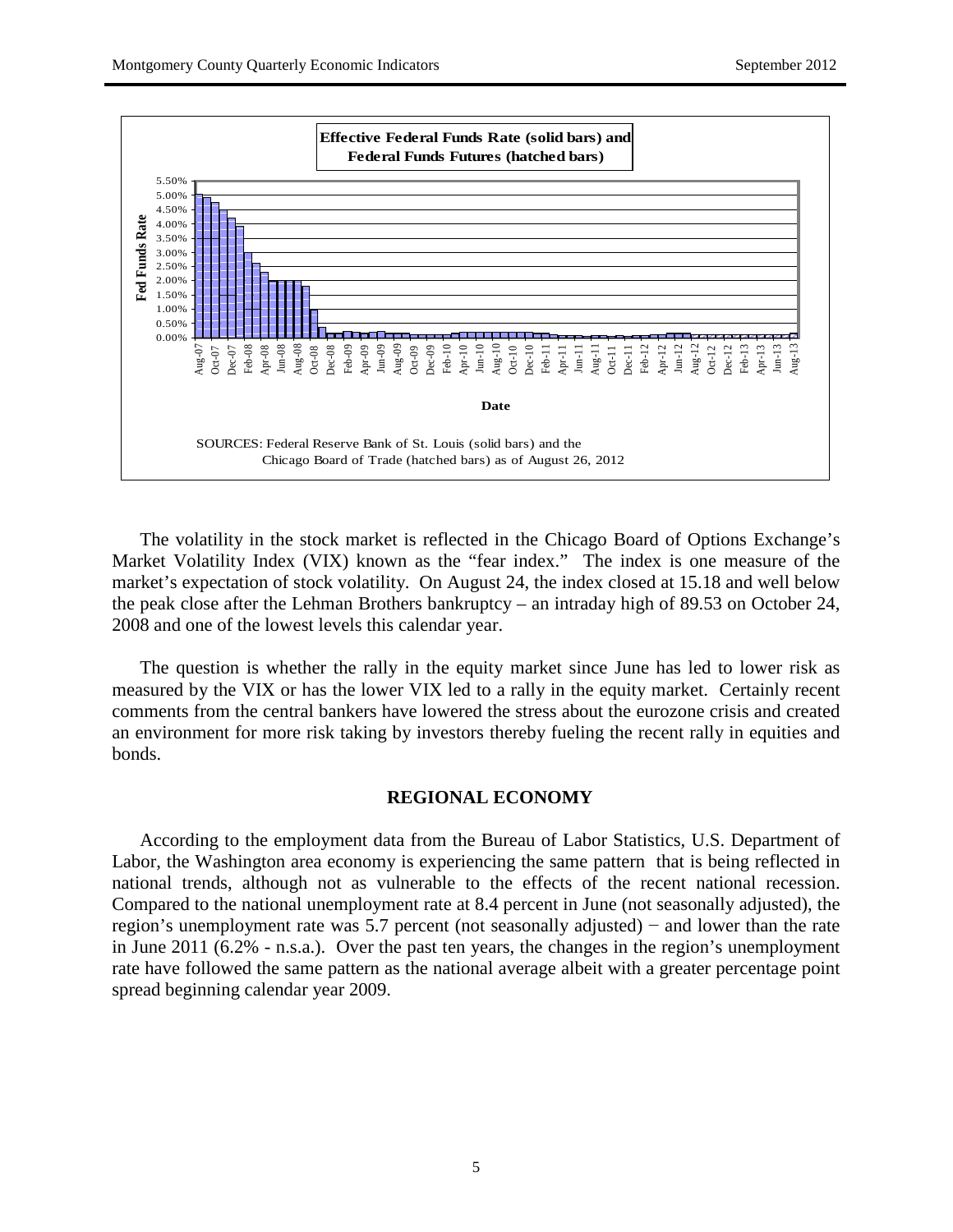

The decline in payroll employment on a year-over-year basis, that started in earnest in December 2008 and continued through March of 2010, has improved dramatically over the past two years ending in June of this year. Total payroll employment stood at nearly 3.1 million (not seasonally adjusted) in June – up slightly from the 3.0 million in June 2011.



While payroll employment has improved for the region, payroll employment for the Bethesda-Rockville-Frederick (BRF) metropolitan division experienced volatility since June of last year. Total payroll employment stood at 574,400 in June − up from June 2011 (↑4,200). However, during that twelve-month period, payroll employment experienced year-over-year declines during the fourth quarter of 2011 and January of this year.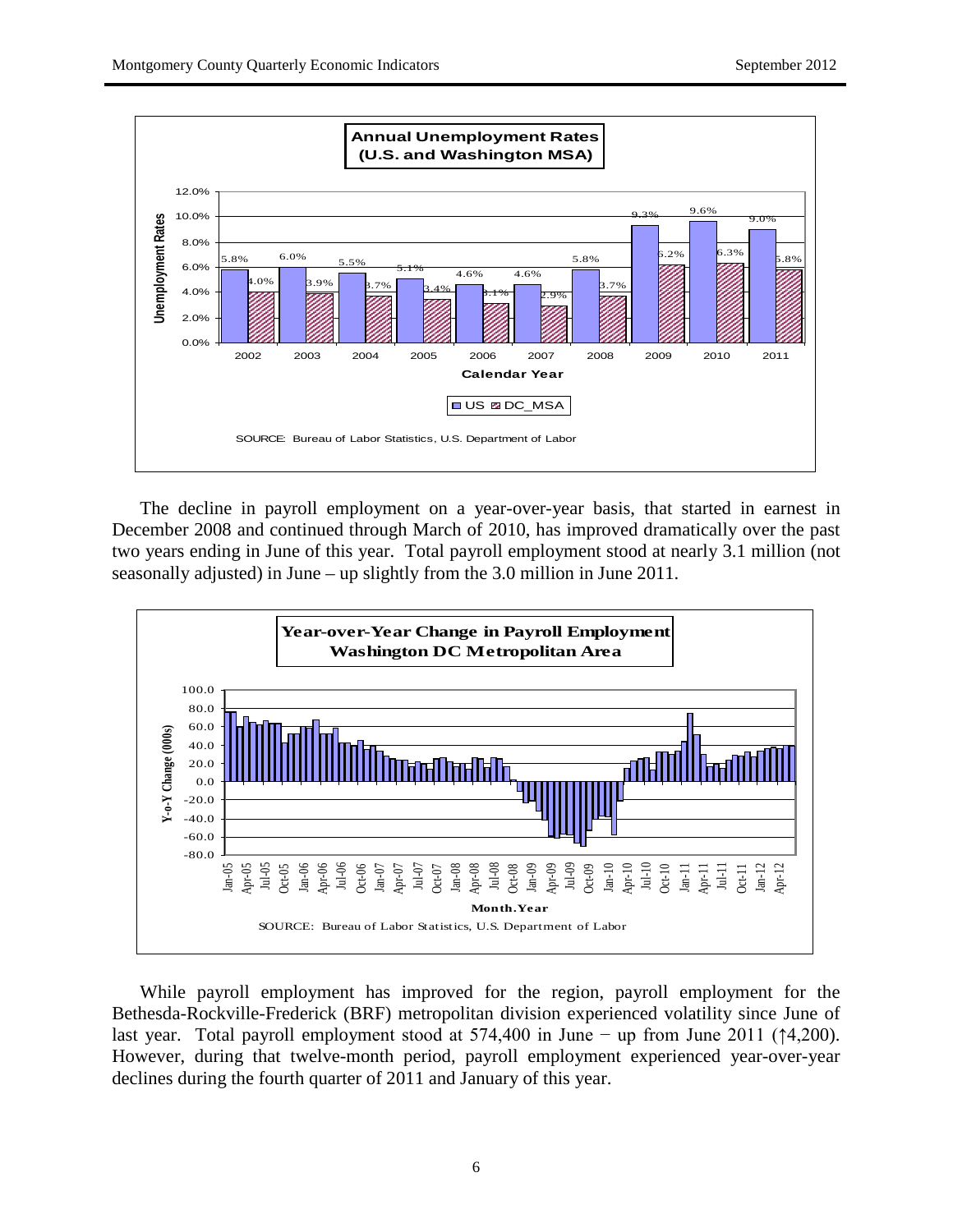While payroll employment experienced volatility the past year, the unemployment rate for the BRF metropolitan division was the second lowest rate among the 34 national metropolitan divisions. In July, the unemployment rate was 5.4 percent compared to 5.0 percent for the Framingham (MA) division.



Based on the latest coincident economic indicators for the Washington metropolitan area from the Center for Regional Analysis, George Mason University, the region's economy increased 2.2 percent from the first quarter of this year to the second quarter.

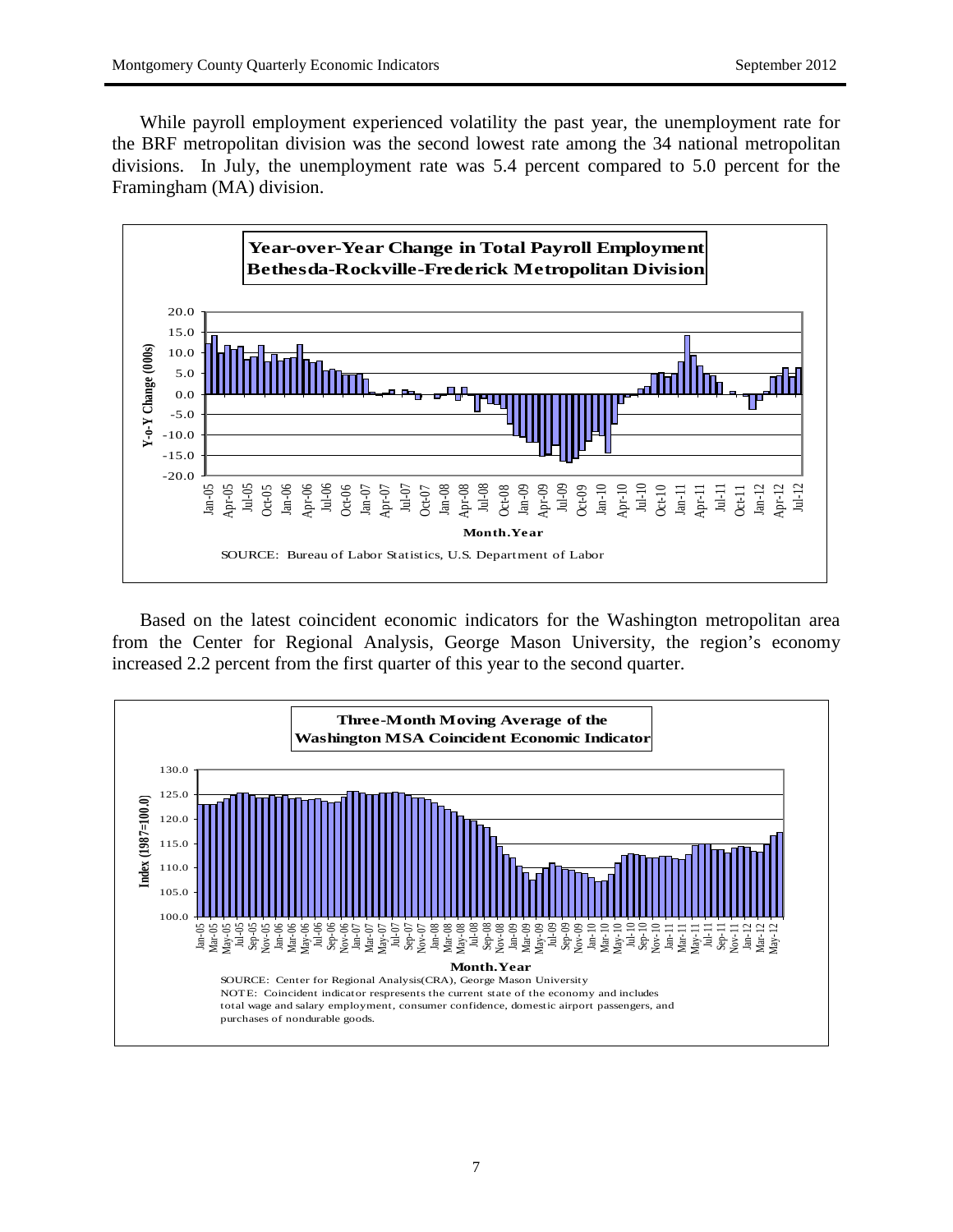The region's index of leading economic indicators suggests moderate growth over the next six to nine months. The leading index increased a modest 0.2 percent during the second quarter which suggests a future growth rate slightly below 2.2 percent.

The resale housing market across the region experienced a decline in prices, on a year-overyear basis, between April 2011 and March of this year but increased in April, May and June. Based on the S&P/Case-Shiller® Home Price Index for the Washington region, prices in June increased 2.1 percent over May and 3.9 percent over June of last year and compared well to the 0.5 percent increase for the composite index of 20 national metropolitan areas.



### **MONTGOMERY COUNTY ECONOMIC INDICATORS**

Montgomery County's economic performance improved during fiscal year (FY) 2012. The major reasons for the improvement were a decrease in the unemployment rate, an increase in employment – both resident (labor force series) and payroll employment (establishment series) and an increase in the median sales price for existing homes. Residential construction also picked up in FY2012.

### *Employment Situation*

Based on data from the Maryland Department of Labor, Licensing and Regulation (DLLR), average monthly payroll employment (labor force series and not seasonally adjusted) in Montgomery County increased by  $6,201$  ( $11.4\%$ ) during calendar year  $2011$  – the latest date for which data are available. Average monthly payroll employment stood at 447,784 in CY2011 compared to 441,583 during the previous calendar year.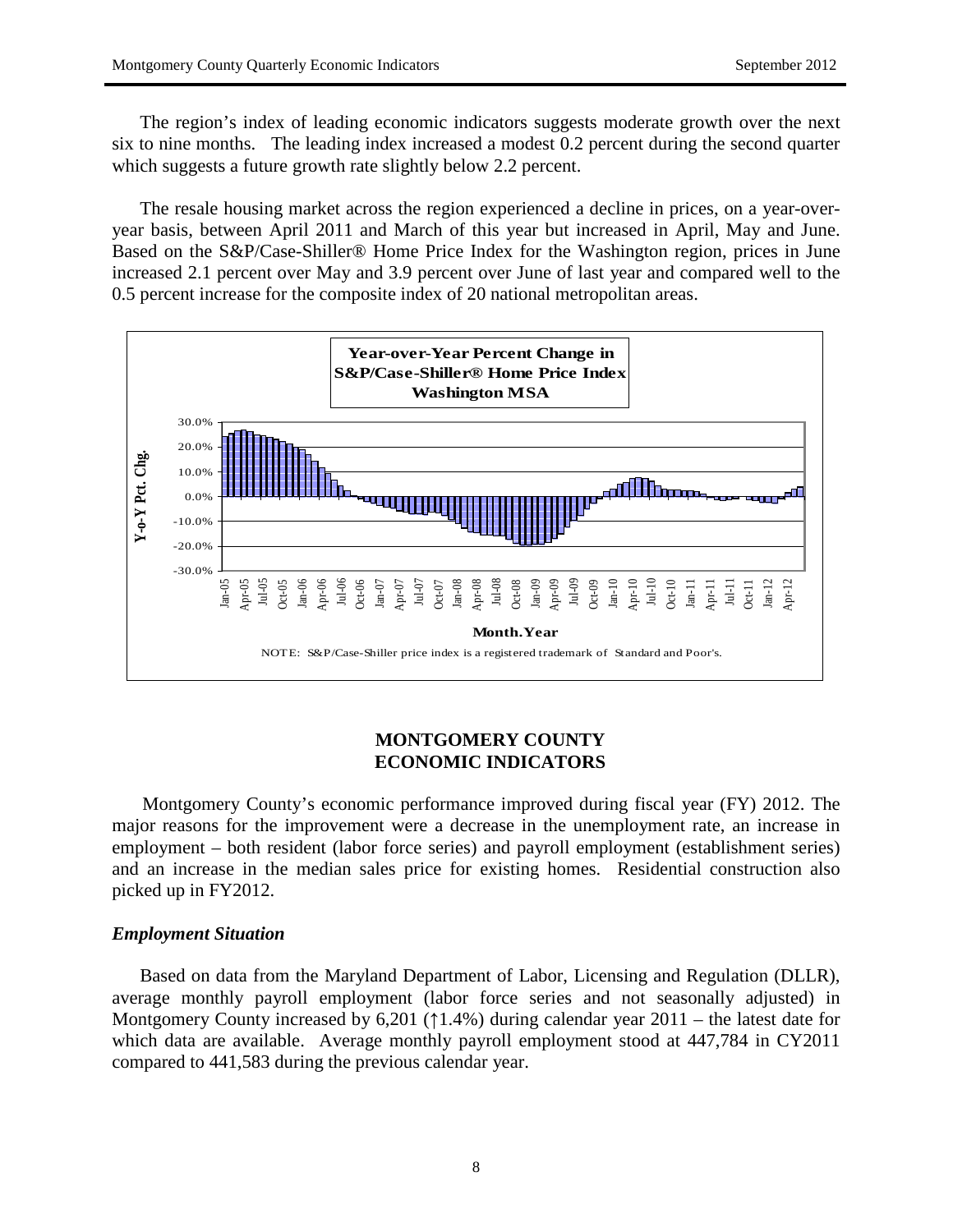However, the County's total payroll employment, as derived by the Department of Finance incorporating the establishment series from the Bureau of Labor Statistics (BLS), U.S. Department of Labor, for the Bethesda-Rockville-Frederick metropolitan division increased by a monthly average of 2,200 jobs (↑0.5%) during FY2012. Total payroll employment stood at a monthly average of 469,700 jobs during the fiscal year compared to a monthly average of 467,500 in fiscal year 2011. The discrepancy between the series is attributed to the sources of payroll data. The DLLR series is derived from the unemployment insurance program while the BLS series is derived from a survey of establishments.

Resident employment in the County as derived from a survey of households rather than establishments increased from 496,699 in FY11 to 499,739 in FY12 – or by 3,040 (↑0.6%). The County's unemployment rate declined from 5.5 percent in FY11 to 5.1 percent in FY12. Throughout the fiscal year, the County's unemployment rate remained one of the lowest in the State and averaged 1.8 percentage points below the State's average in FY12.



While the unemployment rate has remained at or above the 5.0 percent level for the past three fiscal years, it has declined steadily since its peak in FY2010. The decline has been attributed to an increase in resident employment and a decline in the number of unemployed during the past two fiscal years. Employment grew by 9,762 over the two-year period while the number of unemployed declined by 4,158 over the same period.

### *Construction Activity*

Construction experienced mixed performance during fiscal year 2012. The total number of building permits increased 16.2 percent and the number of total new construction projects (starts) increased 5.6 percent compared to fiscal year 2011. Strong residential construction starts attributed to multifamily and single-family units added a total value \$457.8 million − an increase of 20.3 percent over FY2011.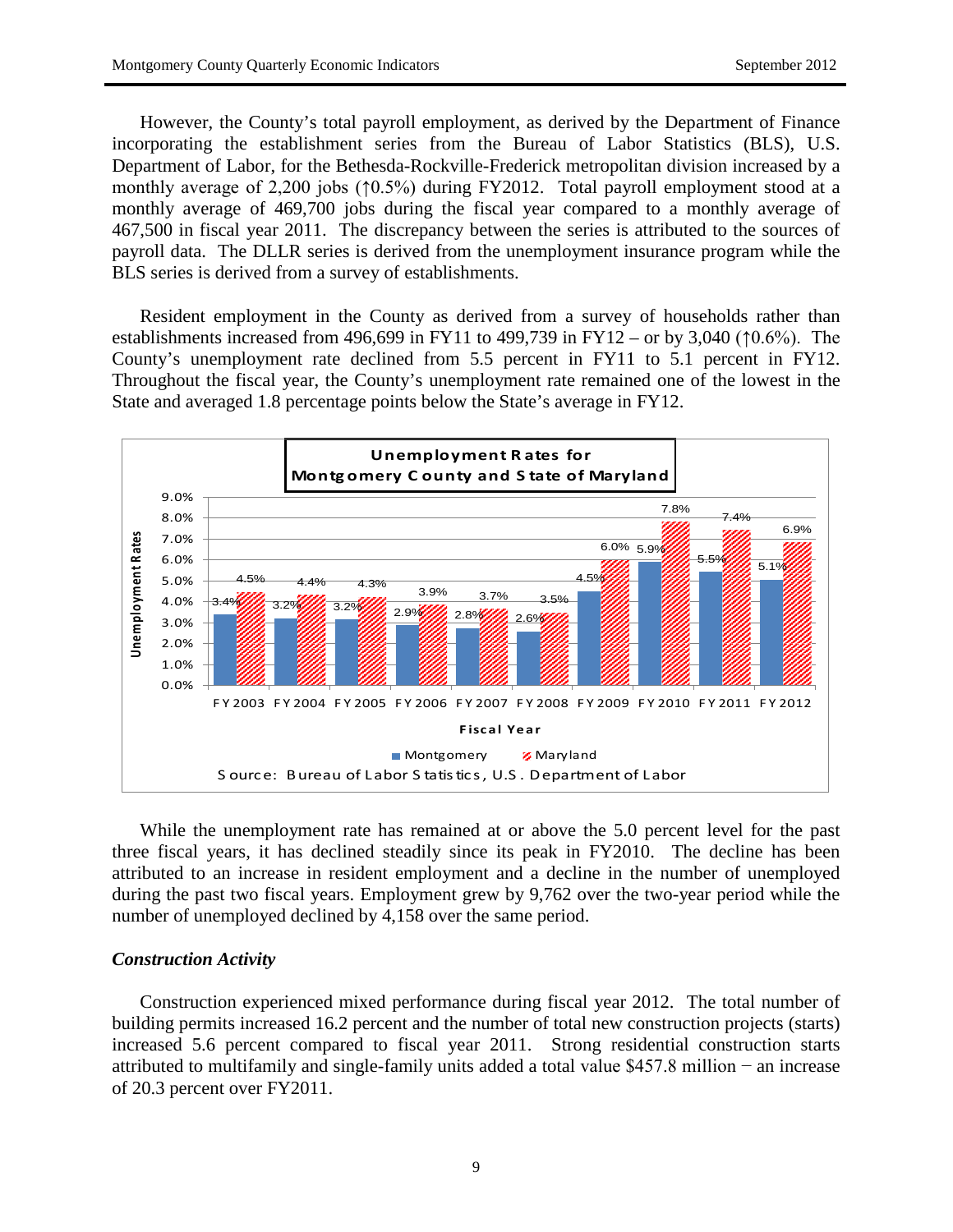

However, while non-residential starts increased 17.5 percent in FY12, the total value decreased from \$1.409 billion to \$716 million ( $\downarrow$ 49.1%). Overall, construction starts added a total value of \$1.175 billion to the property tax base. Because of the decline in the value of nonresidential starts, the total value of new construction was 34.4 percent below FY2011.

With the total additional value of residential and non-residential properties of \$1.175 billion in fiscal year 2012, the amount of new construction added to the property tax base in future fiscal years *may* achieve levels ranging between \$1.166 billion and \$1.506 billion per year experienced during the FY2003 and FY2008 period.

At the same time that the total number of construction starts increased during 2012, construction costs were up 3.4 percent. The construction cost index developed by the *Engineering News Record* (ENR) for the Baltimore area increased 4.8 percent in FY2010 and 3.9 percent in FY2011. Therefore, while construction activity increased in fiscal year 2012, that increase was also supported by inflation in construction costs thereby yielding a value of \$1.175 billion.

### *Residential Real Estate*

Total construction of residential units increased 5.0 percent from FY2011 to FY2012. The number of new single-family units increased 22.7 percent from 617 single-family units in FY2011 to 757 units in FY2012. However construction of single-family units in FY2012 was the second lowest number of starts in ten years. Construction of multi-family units was down slightly in FY2012 from 1,377 to 1,337. However, even with the slight decline, the number of multi-family units was more than double the rate compared to FY2009 and FY2010. At the same time that the number of total residential construction starts increased during fiscal year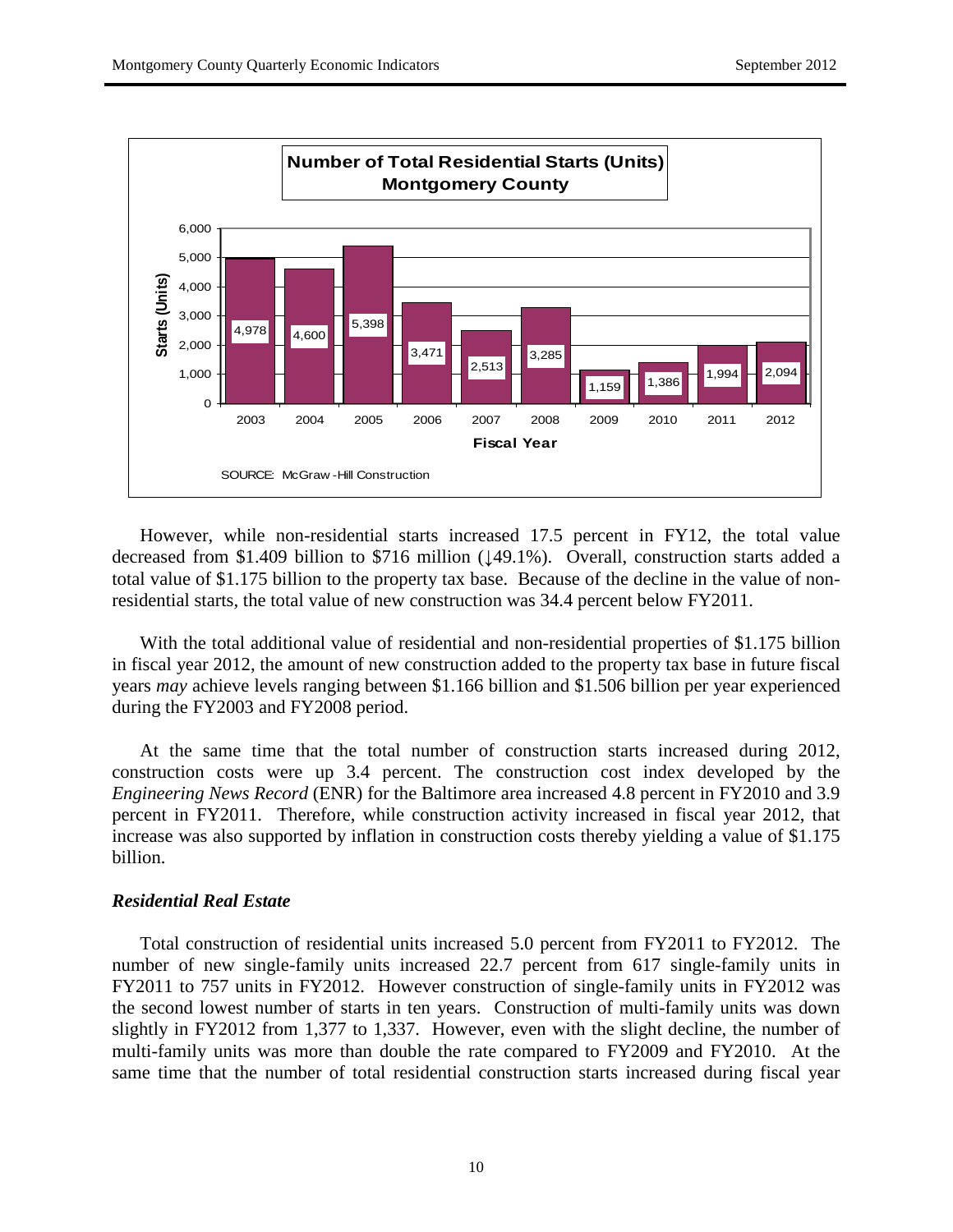2012, the number of permitted units increased from 2,095 units in fiscal year 2011 to 2,277 units in fiscal year 2012 (↑8.7%) suggesting continued improvement in residential construction.

During FY2012, home sales declined 2.7 percent following a decline of 17.6 percent in FY2011 and an increase of 28.5 percent in FY2010. Median sales prices for existing homes increased 1.4 percent during the fiscal year and followed a decline of 3.9 percent during FY2010 and an increase of 3.5 percent in FY2011.



# *Retail Sales*

Using sales tax receipts as a measure of retail sales activity in the County, the growth in sales of durable and nondurable goods, excluding miscellaneous and assessment collections, increased 5.4 percent during FY2012 compared to FY2011. Purchases of nondurable goods, which include food and beverage, apparel, general merchandise, and utilities and transportation, increased 7.8 percent during this period while sales of durable goods were down 0.3 percent. The increase in nondurable good purchases was attributed to food and beverage sales (↑12.2%). The decrease in durable goods was attributed to a decline in sales of furniture and appliances (↓5.4%) and building and industrial supplies  $(10.3\%)$ .

# *Consumer Prices and Inflation*

As measured by the Consumer Price Index for All Urban Consumers (CPI-U), inflation in the Washington-Baltimore region increased 1.4 percent on a year-over-year basis in July, i.e., July 2012 over July 2011. That modest growth continued a deceleration in the rate of inflation since March. Consumer prices excluding food and energy purchases were up 2.0 percent in the region (on a year-over-year basis), which was about the same increase as for the nation ( $\uparrow$ 2.1%) over the same July 2011-to-July 2012 period.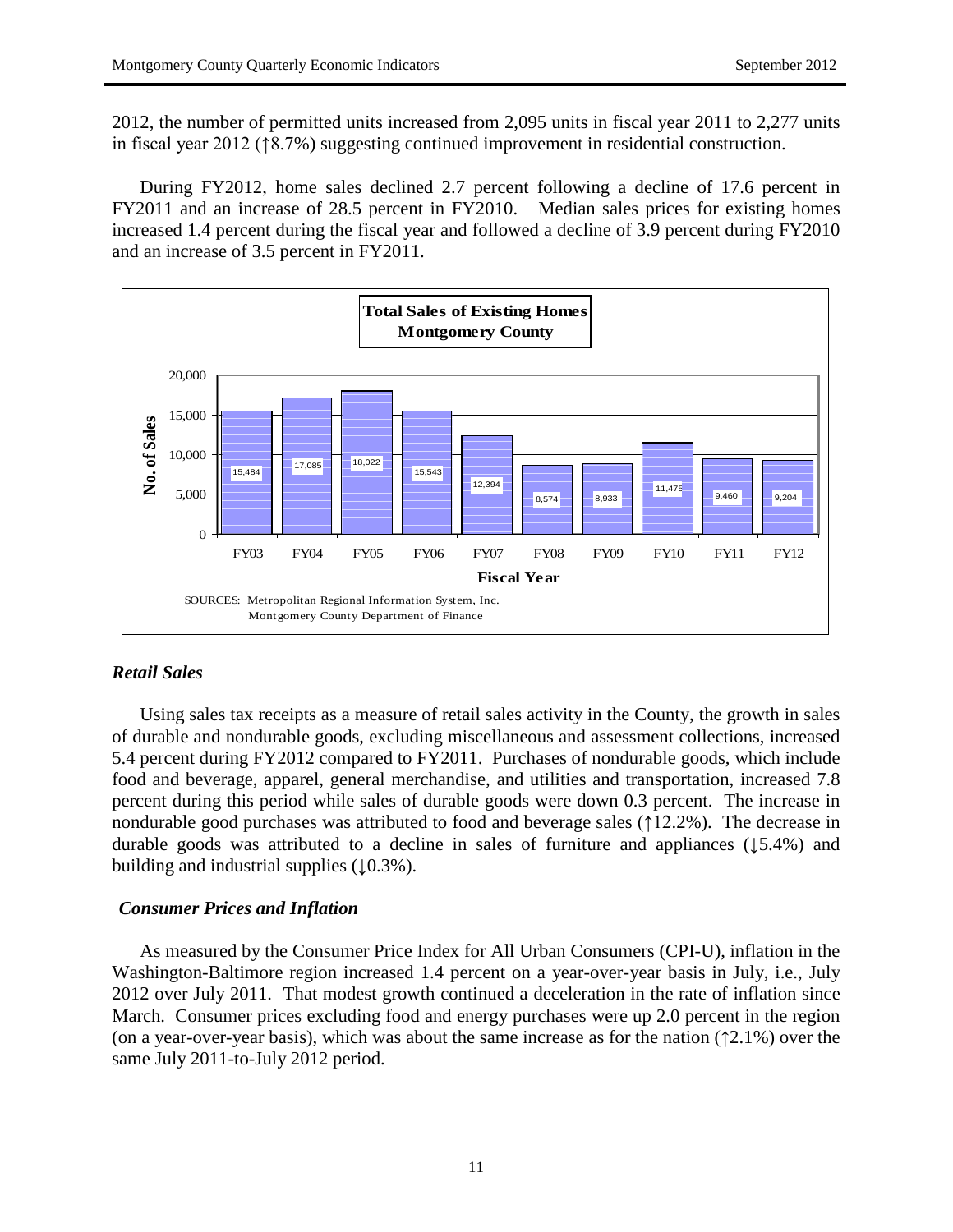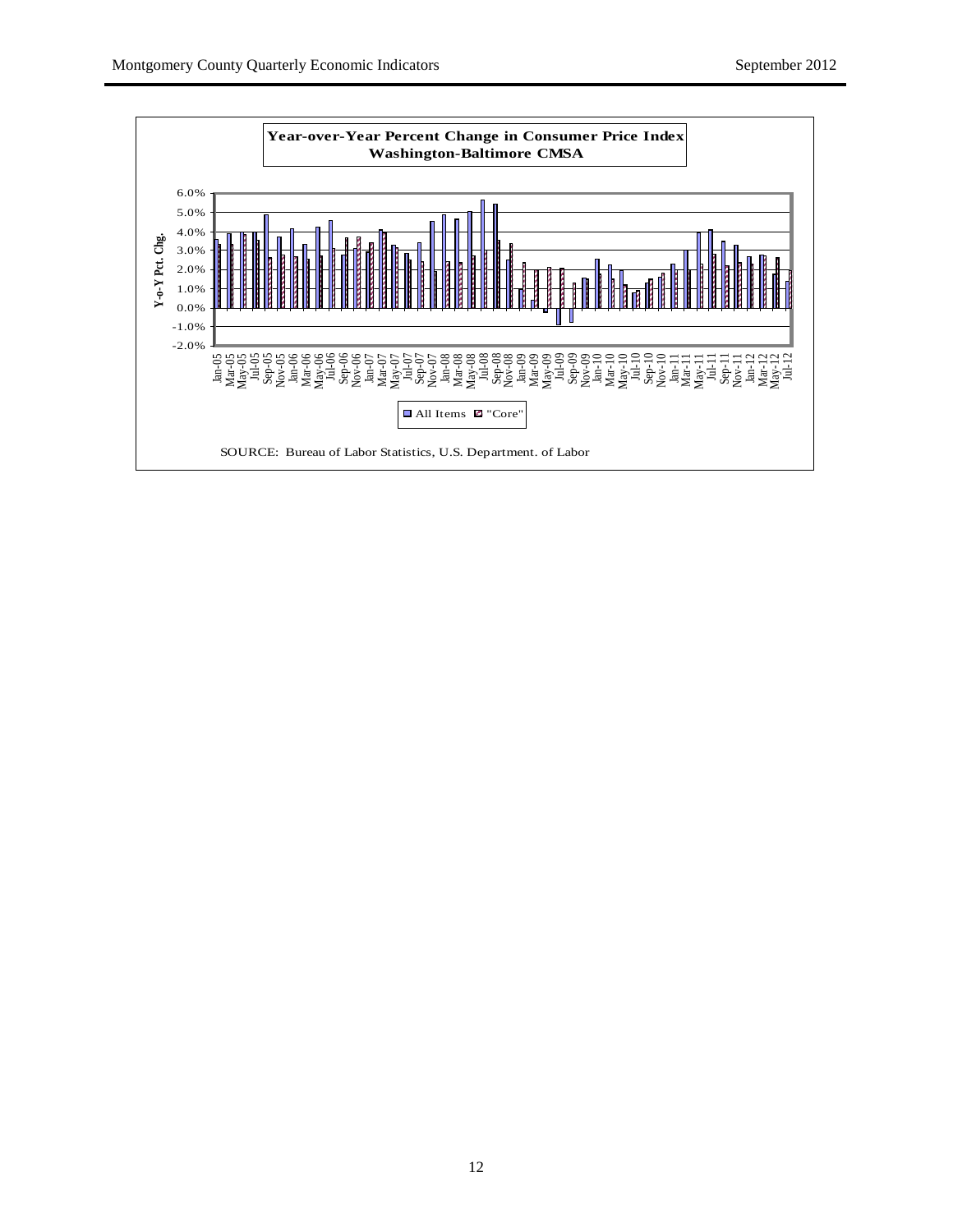# **CONCLUSION**

While the County's economy improved during FY2012, the results are mixed. Although the average monthly unemployment rate declined in FY2012 to 5.1 percent, it remained elevated. Employment measured either by the survey of establishments or households increased in FY2012 but not at rates to drive the unemployment rate below 5 percent. Residential construction improved with the construction of single-family homes up 27.7 percent and construction of multi-family units above 1,330 for the second year in a row. However, sales of existing homes declined for the second year in a row. If sales do not begin to increase, there is a risk of excess capacity in the residential real estate market.